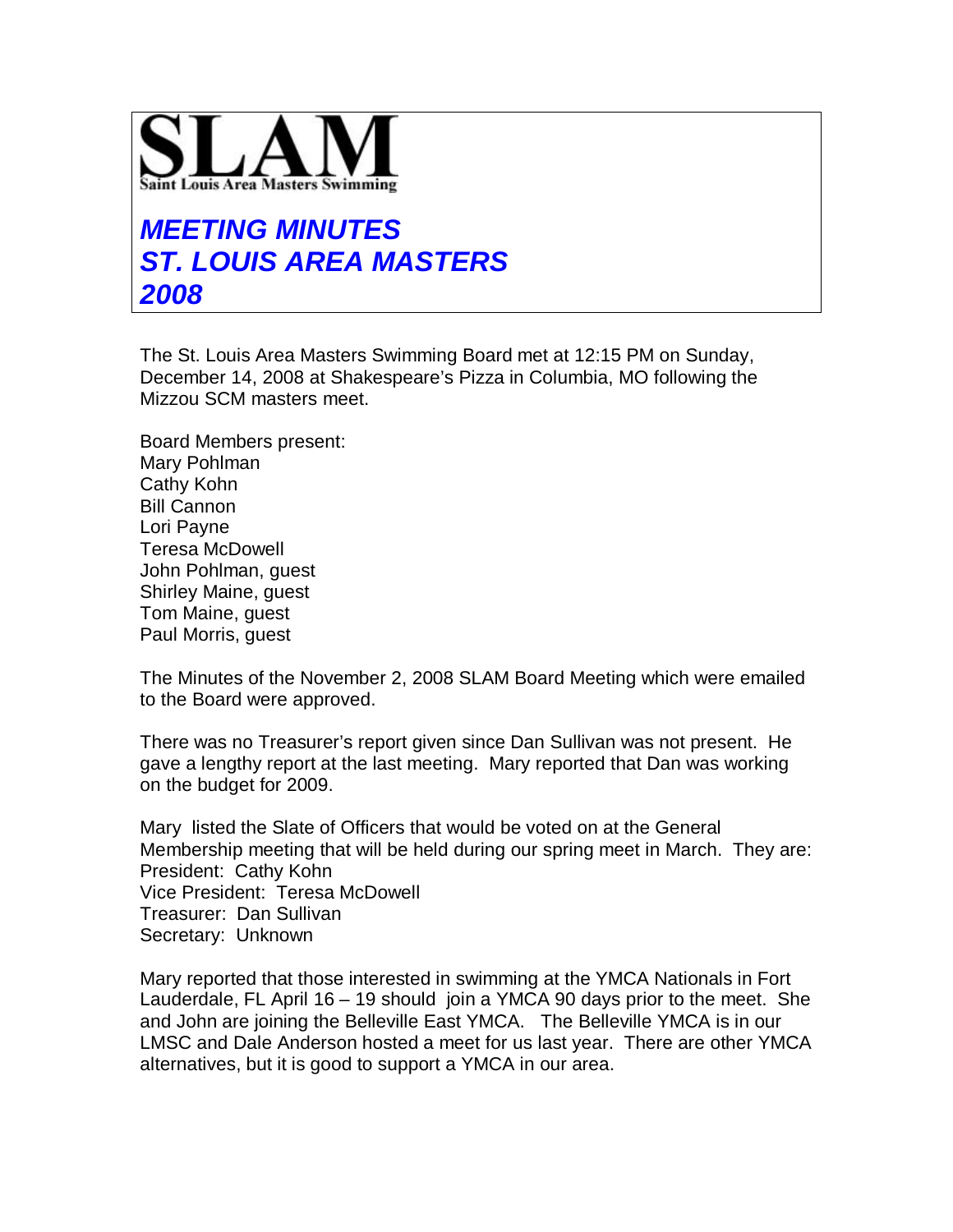Lori Payne announced that Mel Goldstein would be in St. Louis January 8 & 9 to promote adult swimming at the local YMCAs. The YMCAs want to set up some Master Swimming programs throughout the area with a coach on deck. Lori, Teresa and Cathy expressed an interest in going to the meetings with Mel.

Bill Cannon announced that there will be a Winter Show Me Games held in Springfield, MO February 28 and March 1. This event is for all ages.

Mary announced that the St. Louis Senior Games would be held May 21 – 25, 2009. The swimming events would be held at the Chesterfield JCCA. Since this event will be held at a different pool than in the past, the pool will have to be measured to get a sanction. Bill will talk to the officials of the games to let them know the importance of getting a sanction for the swimming events.

Mary announced that Carbondale was hosting the Southern Illinois Senior Games June 5 & 6, 2009 at the University pool.

The Clayton Shaw Park Masters are hosting the long distance meet on February 8, 2009 at the Ladue pool.

Lori Payne has been contacting local pools to try to set up a date for our annual spring meet. Mary suggested that she check with local community colleges about using their pool for the meet. If Lori could not find an available pool in St. Louis, Mary volunteered to see if we could use the University Pool in Carbondale. Mary is going to check out dates with the university.

Lori Payne is trying to work with other officials around Ozark to look for a pool to host the Ozark Championships. She would like to use the Mizzou pool if she could work out a date where the university pool is available.

Mary announced that the 2009 Long Course Nationals will be held in Indianapolis, IN August  $6 - 10$ , 2009. She would like to have good participation from SLAM members for the meet. Lori is looking into getting matching tshirts, parkas, caps and other swim equipment for those who plan to swim at Nationals to promote team spirit. Mary suggested that SLAM pay for relay fees and caps for those SLAM members who swim on relays. Mary also suggested that we get a new team banner.

Mary announced that USMS will raise its membership fee to \$42 in 2010. Right now, SLAM receives \$5 per member from the registration fee. Mary said that it is very important for SLAM to make every meet self sufficient to avoid having to raise our fees. We need to promote our meets more to get better participation.

Mary said that having a coached practice is very important to get more people to join the Master Swimming Program. **Cathy made a motion for SLAM to**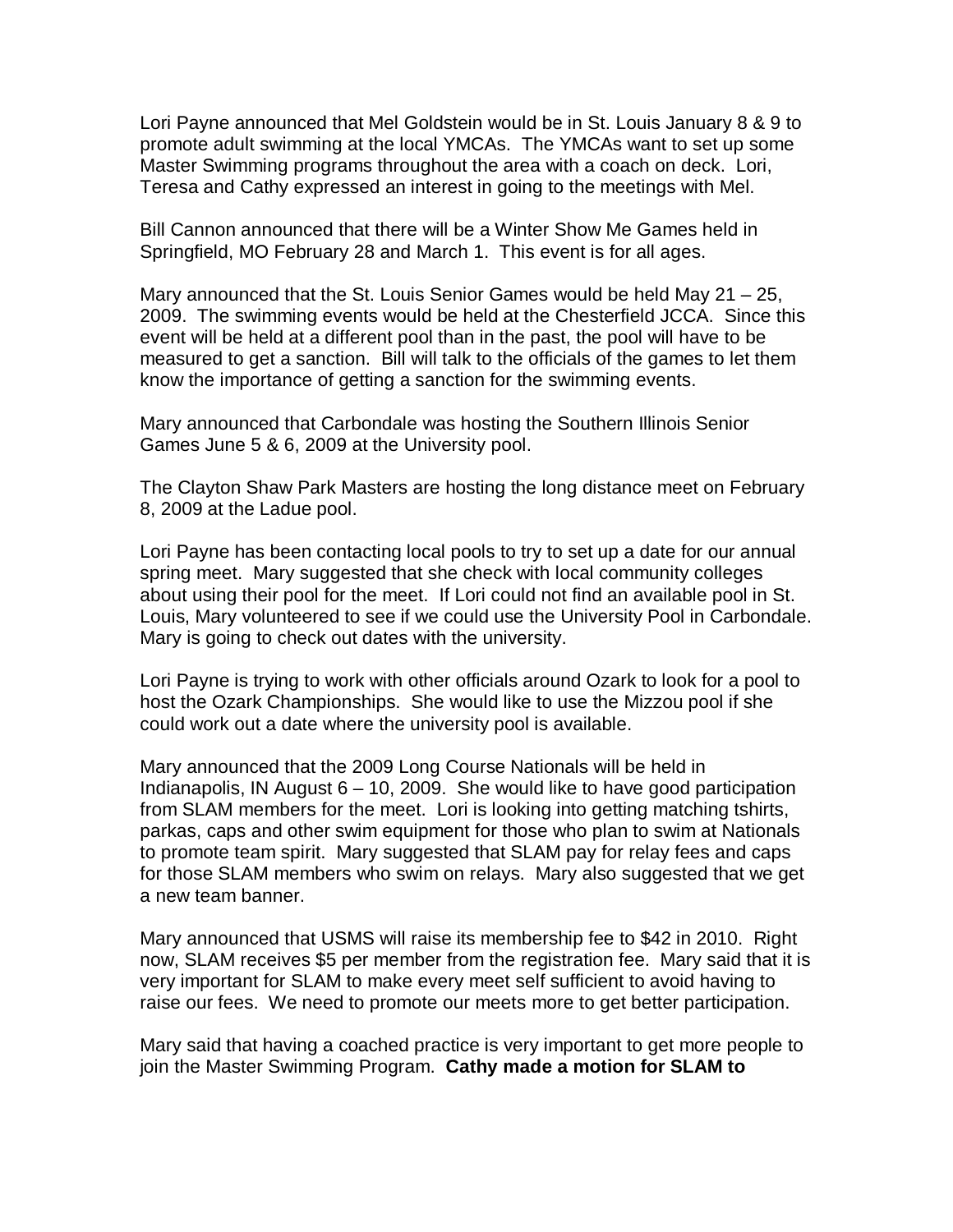**support members who want to become coaches, including monetary support**. Bill seconded the motion. The motion was passed.

Mary announced that SLAM and Ozark are no longer using Constant Contact so we no longer have to pay the monthly charge. Hap Gentry has taken over Constant Contact. Hap will send out any emails for SLAM and Ozark members through Club Assistant since registrars have the password.

Mary has opened up a yahoo account. The account is capable of making yahoo groups to send out email**. Mary made a motion for Board Members to communicate through the yahoo group.** The motion was seconded and passed. The program is capable of sending out the email to your main email account.

Lori announced that anyone who wants a USMS planner needs to order one by tomorrow. Lori asked if we needed to buy any USMS rule books. Mary decided that since most of the Committee Members of USMS and all of the clubs receive one for free, that we had enough free copies.

Mary said that the SLAM stop watches need to be checked to see if they are working properly. We also need more batteries.

Cathy announced that SLAM would have a social at the Westport Funny Bone. She will announce a date.

Lori Payne is looking into the prospect of having a swim clinic in February or March. Since Karlyn Pipes-Neilsen has already been to St. Louis three times in the past couple of years, Lori was going to talk with Rowdy Gaines about getting someone else to do a clinic.

There was a discussion about how to avoid the timing system problems that we have had in the past at our local meets. Cathy thought the solution might be to pay the meet director to set up the meet and make sure that a qualified person was running the timing system. Mary reminded us that payment is no guarantee that it is done right. The facility can be the problem. It would be best to pay the facility to run the meet and they would have someone from their staff to run the timing system.

Tom Maine said that his only complaint from the Mizzou meet this weekend was the whistle. It was not very loud and was not used properly. Mary said that she would write Anna Lea and remind her to have an officials meeting before the meet to go over rules with the officials and starters.

Bill thanked Mary for her diligence and hard work as president of SLAM. The Board agreed.